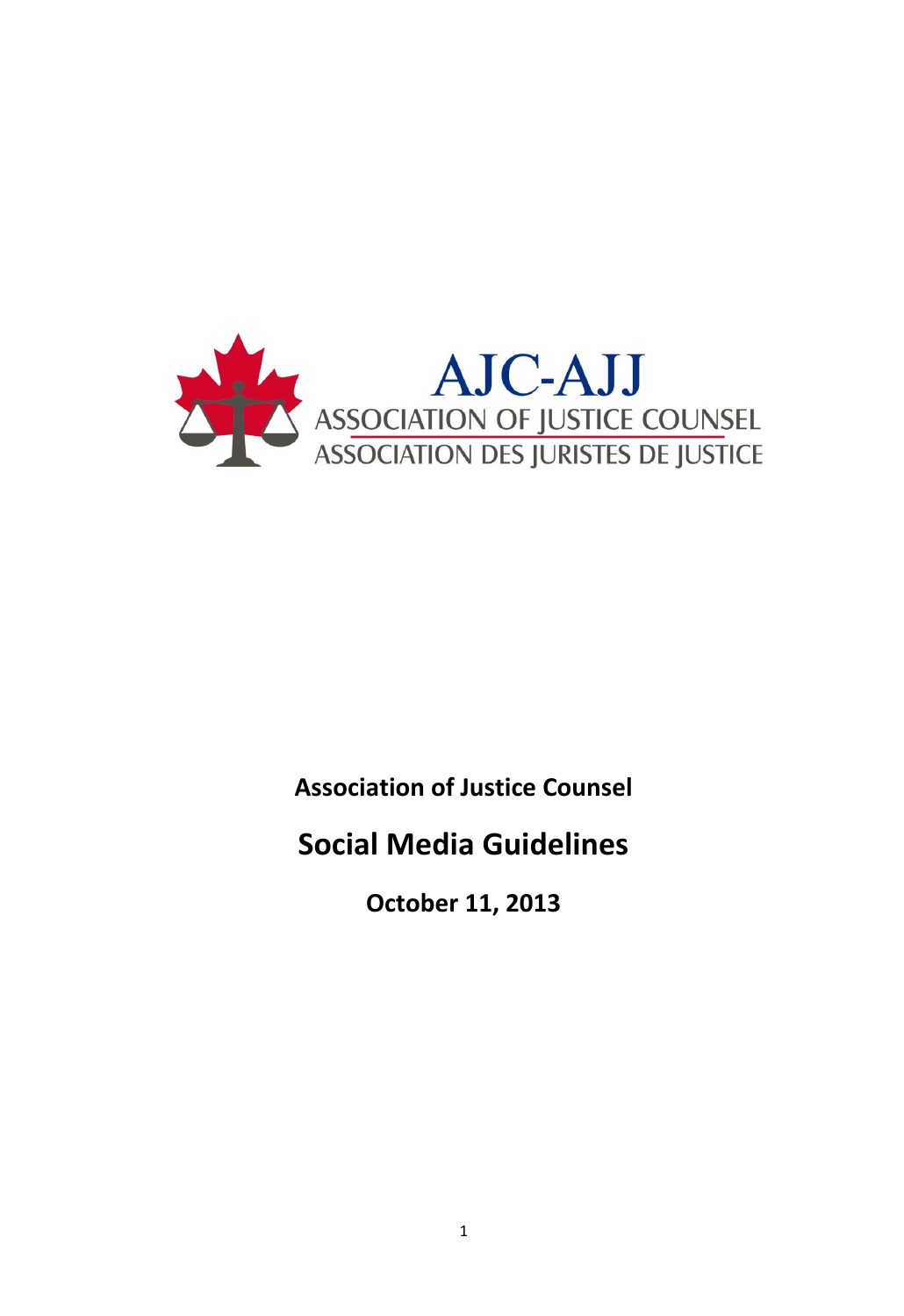## **Table of Content**

- **1.0 AJC Social Media Guidelines**
- **2.0 Terms of Use (Netiquette)**
- **3.0 Moderation**
- **4.0 Monitoring**
- **5.0 Disclaimer**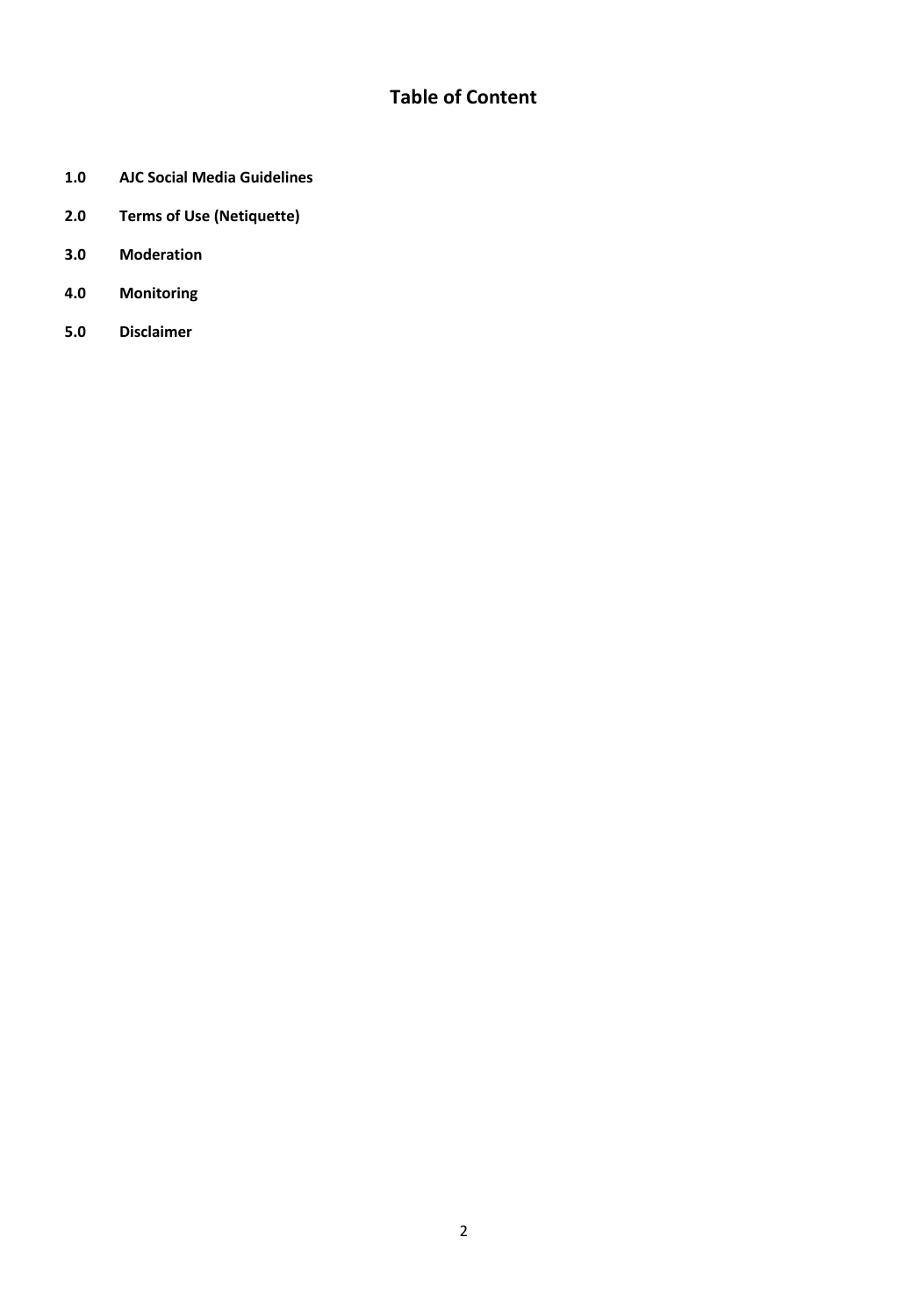## **AJC Social Media Guidelines**

#### **1.0 AJC Social Media Guidelines**

The following social media guidelines provide recommendations and best practices to guide you when participating in the social Web. These guidelines are meant to provide helpful, practical advice and help to set expectations on how to behave online.

- 1. When you are participating in social networking sites, be authentic, factual and respectful at all times. Provide informed, well-supported opinions and cite sources, if applicable. Though social media sites are a more casual form of communication, be sure to remain professional and use a positive tone of voice. Always act professionally at all times and be respectful of your colleagues.
- 2. When engaging online, protect the AJC and your reputation. Be responsible. You are personally responsible for the content you provide and how you behave on the social Web. We do encourage you to participate in the online social media space, but urge you to do so properly, exercising solid judgment.
- 3. Be aware of laws covering defamation, financial disclosures, endorsements and testimonials, antitrust, competition, privacy, and the protection of intellectual property. Do not post any confidential, internal-use or copyrighted information.
- 4. Do not post anything that is defamatory, offensive, harassing, or in violation of any applicable law or any AJC policy. Avoid engaging in on-line disputes. Always respect privacy concerns. Avoid language that may be considered objectionable or inflammatory. Show that you have listened and be responsive. If you disagree, respond in professional and respectful manner.
- 5. Add value. Express an interesting point of view and worthwhile information and perspective.
- 6. Do not engage with the news media to discuss the AJC strategy without consultation and approval by the Association. Mainstream media inquiries must be referred to the AJC Director of Communications. Only those officially designated by the AJC have the authorization to speak on behalf of the Association.
- 7. Be mindful of the indefinite life of Internet postings. You should assume that all Internet postings, including those posted in a private forum, can be made public and searchable for a long time. Know that it's almost impossible to completely remove information from the social Web even if you "remove/delete" it from the original source. There is no way of knowing where it may have been reposted.
- 8. Review the privacy settings of the social networking site you are using. Choose social sites and appropriate settings depending on the content you are posting. Understand that when your content is posted on a public social network, all posts and comments may be traceable. Any information that you post should be considered at risk for public disclosure, regardless of your privacy settings since your postings can be reposted elsewhere and may be viewed by people other than your intended audience.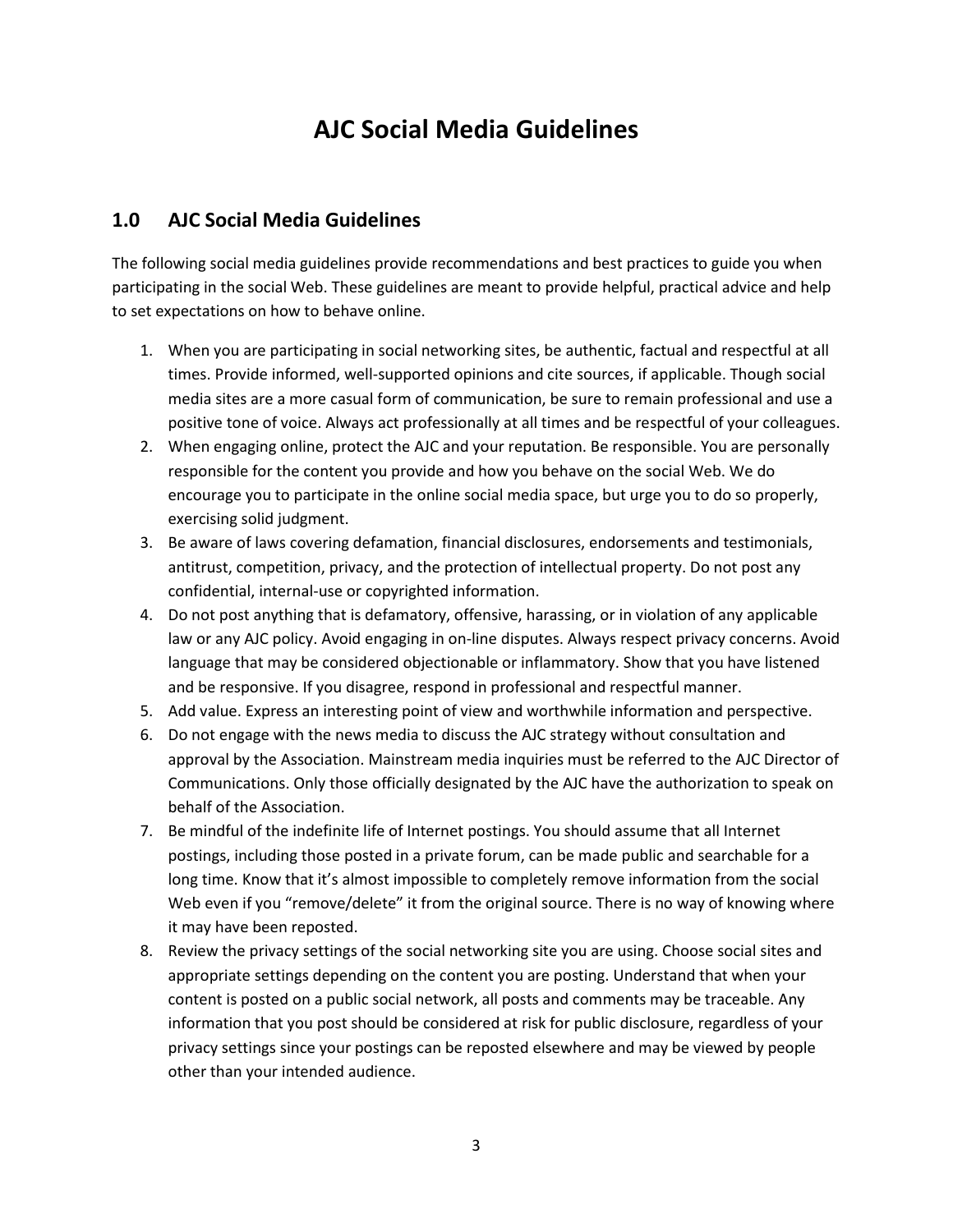9. A social networking site is not the best place to air your grievances. We recommend that you go through the proper AJC channel to register your complaints.

## **2.0 Terms of Use (Netiquette)**

The Association of Justice Counsel (AJC) welcomes you to its social media platforms. Our netiquette is the set of rules governing the behaviour we expect of our members and the public wishing to join our conversation (website, Facebook, and Twitter).

Platforms are monitored to the best of our ability. We reserve the right to remove content that does not conform to the participation rules outlined below.

#### **Participation Rules:**

- Messages (including photos, graphics and videos) must be respectful of other people's opinions and pertinent to the subject of the account in which they are posted.
- Messages (including photos, graphics and videos) that discriminate against a person or a group will be immediately removed without notice.
- Messages that invade the privacy of an individual or a group of individuals will be removed without notice.
- Messages that are commercial in nature solicit members of the community, sell products or services — that are published without the AJC's prior authorization will be immediately removed without notice.
- Links are permitted if they respect the participation rules. However, the AJC is not responsible for the content on other websites.
- Constructive comments and suggestions will be accepted. However, complaints or comments about the AJC must be addressed t[o admin@ajc-ajj.com](mailto:ajcadmin@ajcc-ajj.ca)
- Employees and volunteers are prohibited from using the trade-marks, logos, copyrighted material or other intellectual property in any non-work related social networking and blogging activities
- The AJC reserves the right to change these participation rules at any time and without notice.

Accounts are generally moderated during the regular work week, between 8:00 am and 5 pm (Eastern Time). Within these hours we will try to respond to all questions and comments in a timely manner.

Thank you and welcome to the conversation.

## **3.0 Moderation**

Moderation (reviewing and approving content) applies to any social media content written on the AJC web site or AJC social media accounts. We do not endorse or take responsibility for content posted by